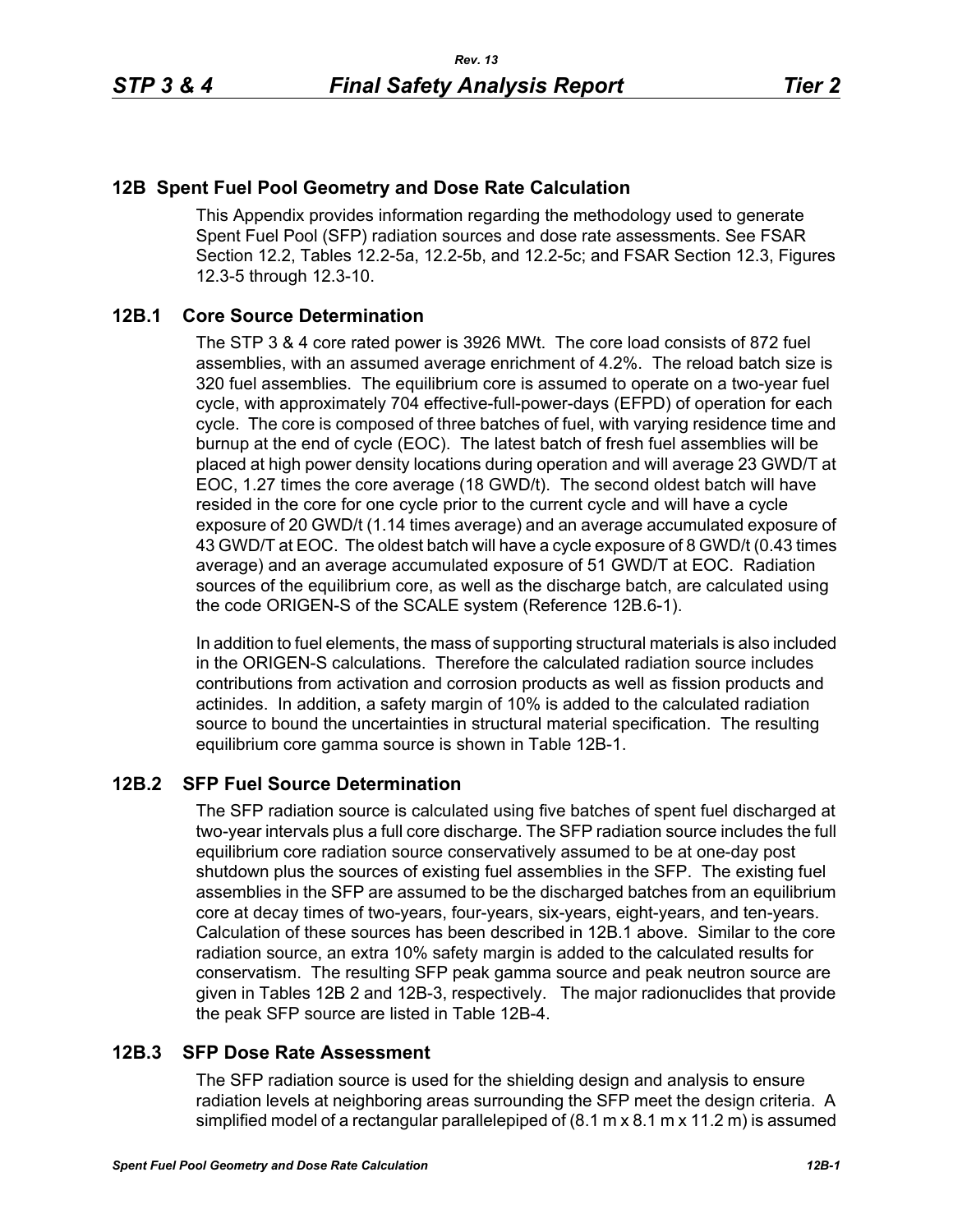to represent the SFP. The SFP peak radiation source is assumed to be homogenized over the bottom 3.8 m of the SFP to represent the active fuel length of a typical BWR fuel assembly. 3.8 meters was assumed to represent the height of the active fuel region, since this height results in the minimum required shielding of water, 11.2  $m - 3.8 m = 7.4 m$  (see Table 12.2-5c). The concrete walls and floor surrounding the SFP are 2 meters thick (see Table 12.2-5c). The water shielding and distance between the spent fuel racks and the surrounding walls in the pool are not considered. (See Figure 12B-1). The dose rate calculations are carried out with the point-kernel shielding code QAD-CGGP-A (Reference 12B.6-2). The calculated dose rate results indicate all the areas surrounding the SFP meet the reactor building (R/B) radiation zone limits. Figure 12B-2 shows the dose rate profile for a set of detectors along the centerline of the SFP perpendicular to the water surface. The dose rate at the water surface is approximately 0.001 urem/hr (1E-5 µSv/hr). The dose rates assessed are due to fuel assemblies in the SFP alone. Contributions from contaminants in the SFP water are not included.

#### **12B.4 Single Bundle Refueling Operator Dose Rate Assessment**

The maximum calculated radiation dose rate to the refueling operator from a single raised fuel assembly is calculated as follows:

As discussed in 12B.1 above, the core is rated at 3926 MWt. It consists of 872 fuel bundles, 320 of which are installed as new assemblies each refueling. 3926MWt / 872 bundles equals a core average of 4.502MWt per bundle. This average, however, consists of once, twice, and thrice burned bundles.

Similar to the SFP dose rate assessment, QAD-CGGP-A is used for the single bundle dose rate calculations. Three separate calculations are performed to address the contributions from (1) the high enrichment lower active fuel region, (2) the low enrichment (natural uranium) upper active fuel region (top node) where the power density is lower than the core average, and (3) the upper non-active fuel assembly plenum (referred to as the handle) where it is assumed that majority of the activation products accumulate. The radiation source input for each of these components and the fuel assembly dimensions in the calculation model are presented in Table 12B-5 (the values in this table do not include an added safety margin).

DCD 9.1.4.1 requires that a fully retracted fuel grapple must maintain 2591 mm (8.5 ft) of water shielding over fuel. Therefore, the model assumes that the top node is just below the 8.5 feet of shielding water, and the handle element is just above that level. The movement of a raised fuel assembly from a once burned batch results in the highest dose rate to a worker on the refueling platform during movement of the assembly from the reactor core to the spent fuel pool.

The core design indicates that the average burnup of the once-burned batch is approximately 23 GWd/MTU, or 5.703 MWt/bundle. This value is 1.27 times the average per bundle across the entire core, as stated above. This factor would have to be increased by 10% to reflect a peak bundle of 1.4 times the core average (see DCD Table 1.3-1). However, the DCD radial peaking factor of 1.4 is for an 18-month cycle. To account for the 24-month cycle assumed in this assessment, a radial peaking factor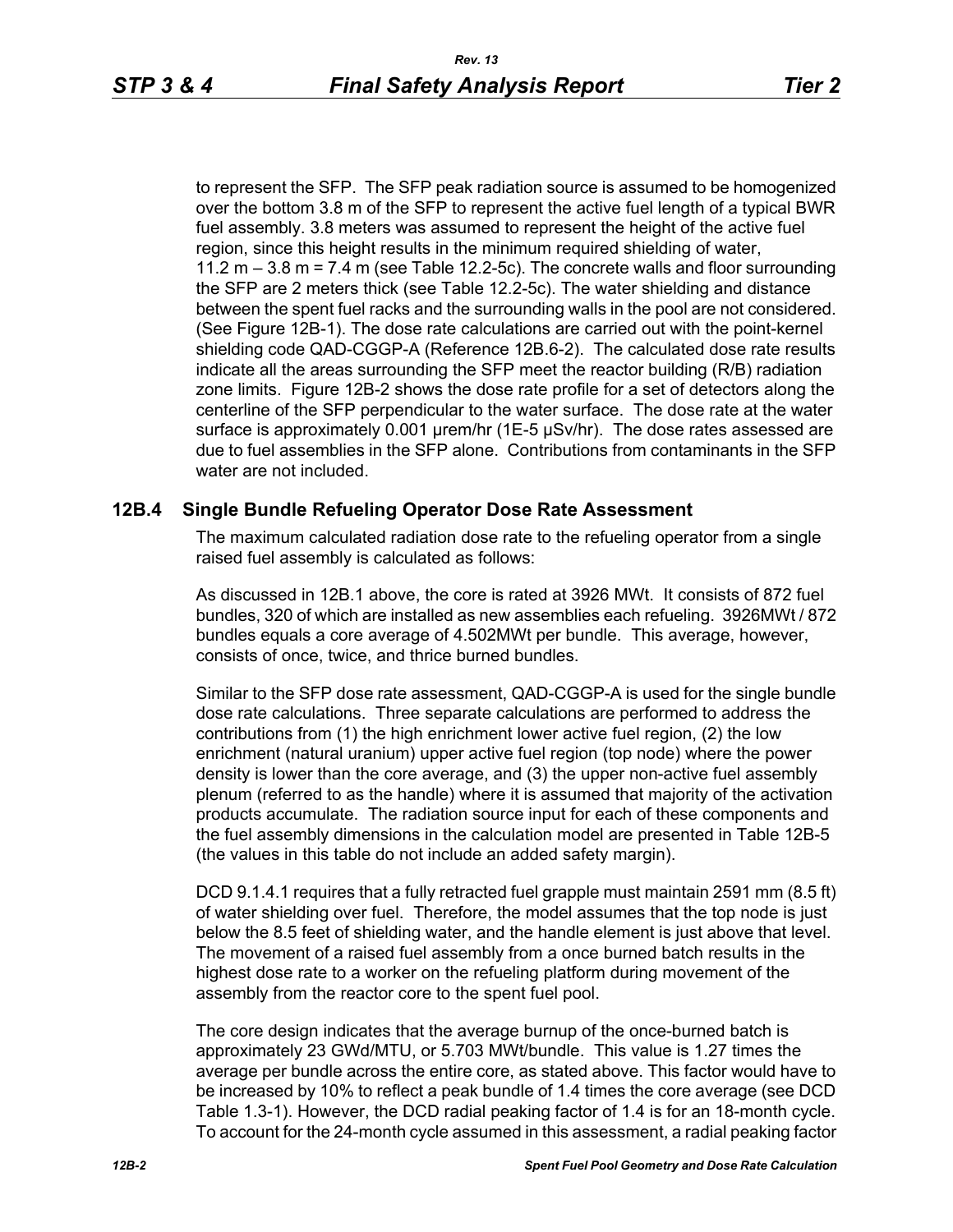for a 24-month core design of 1.65 is typical. Consequently, a factor of 30% was applied to the 1.27 times core average value to reflect the 1.65 peaking factor. The dose rate is bounding for any assembly that will be moved by the refueling operator. (The calculated gamma source of a single bundle with one-cycle residency is compared with that of three-cycle residency in Table 12B-6, which further confirms that peak source has been chosen for the refueling dose rate assessment. The values in this table do not include an added safety margin.)

It is assumed that the fuel assembly is lifted to a height of 8.5 ft (2.6 m) below the pool water surface with the operator on the refueling machine trolley platform at a minimum of 8.8 ft  $(2.7 \text{ m})$  above the water surface. The resulting peak dose rate at 8.8 ft  $(2.7 \text{ m})$ above the water surface is approximately 1.2 mrem/hr, located at a radial distance from the fuel assembly of approximately 140 cm (4.6 ft) as shown in Figure 12B-3. Even when the maximum fuel pool water source (see Section 12B.5 below) is added, the dose rate remains below 2.5 mrem/hr. For an operator standing on the trolley platform, the dose rate will be less than that shown in Figure 12B-3; therefore the design criteria of ANSI/ANS-57.1-1992 has been satisfied.

### **12B.5 Spent Fuel Pool Radionuclides and Dose**

The Fuel Pool Cooling and Cleanup (FPC) system described in FSAR Subsections 9.1.3 and 12.3.1.4.3 maintains the SFP water at a low radioactive nuclide level. In support of this statement, representative data from an operating ABWR plant is presented. Measurements at 1.2 m above the refueling floor indicate a maximum of 0.007 mSv/hr (0.7 mrem/hr) during plant outages with 1) fuel assemblies fully seated in the storage racks, and 2) maximum levels of measured radionuclides in the SFP water. This maximum dose rate is measured at 1.2 m (3.9 ft) above the refueling floor. During routine operations, the dose rate is expected to be less for normal operation of the FPC system. Also, the dose rate is considerably less at the operating trolley platform due to the increased distance from 1.2 m (3.9 ft) to 2.7 m (8.8 ft) and attenuation through the refueling machine lower structure and platform. A listing of SFP water radionuclides for a representative ABWR is summarized in Table 12B-7.

#### **12B.6 References**

- 12B.6-1 NUREG/CR-0200, "ORIGEN-S: SCALE System Module to Calculate Fuel Depletion, Actinide Transmutation, Fission Product Buildup and Decay, and Associated Radiation Source Terms," Rev 7, May 2004.
- 12B.6-2 CCC-645, "QAD-CGGP-A: Point Kernel Code System for Neutron and Gamma-Ray Shielding Calculations Using the GP Buildup Factor," Oak Ridge National Laboratory, December 1995.
- 12B.6-3 CN-REA-10-53, "STP Units 3 & 4 ABWR Spent Fuel Pool Radiation Source", Revision 1, Westinghouse Electric Company LLC, December 15, 2010.
- 12B.6-4 CN-REA-10-64, "STP Units 3 & 4 ABWR Spent Fuel Dose rates", Revision 0, Westinghouse Electric Company LLC, October 15, 2010.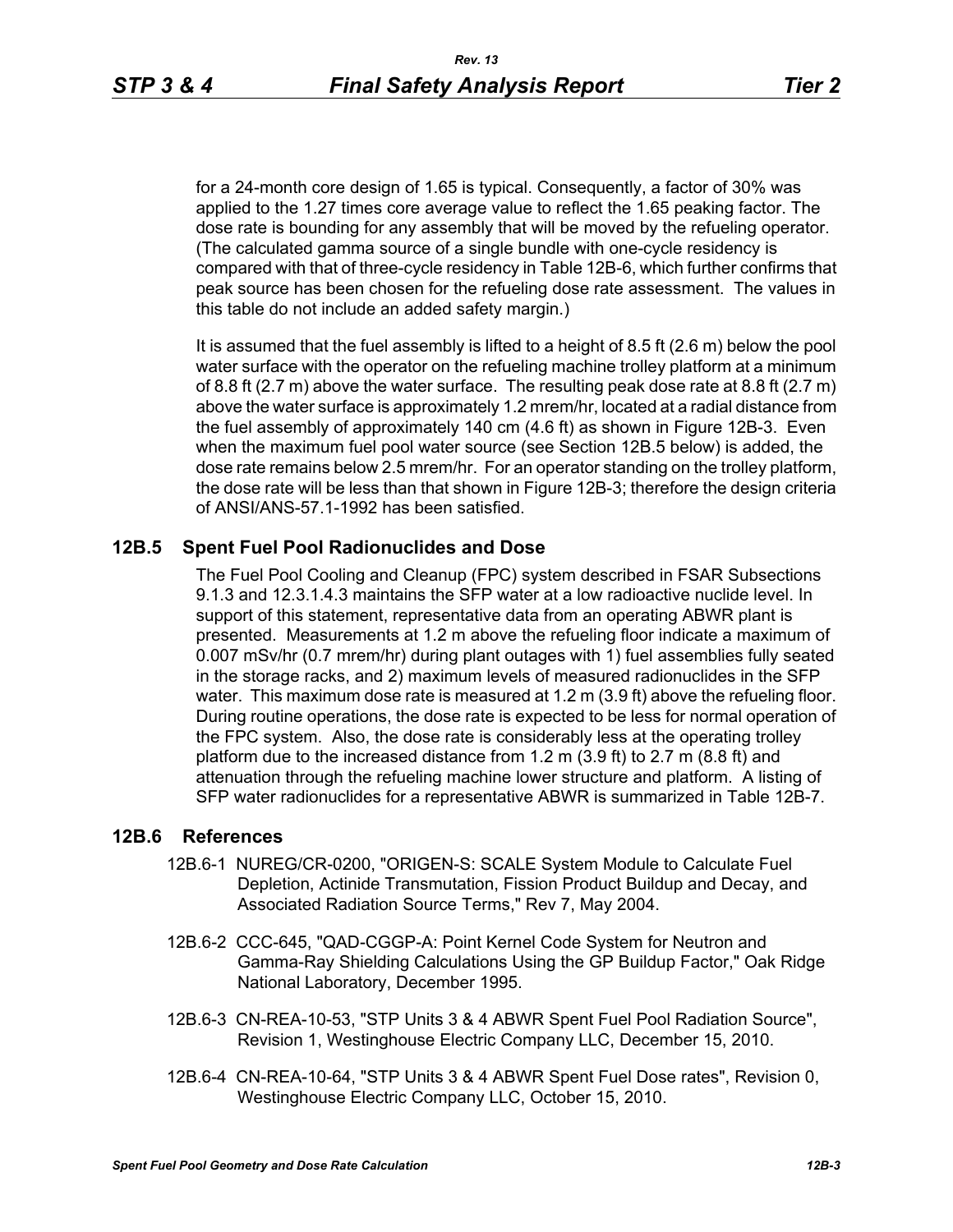- 12B.6-5 CN-REA-10-67, "Dose rate Evaluation from a Single ABWR Fuel Bundle in STP Units 3 & 4 Spent Fuel Pool", Revision 0, Westinghouse Electric Company LLC, October 10, 2010.
- 12B.6-6 LTR-ABWR-LIC-11-001, "Scaling of Dose rate for a Single Fuel Bundle Dose to Worker on Refueling Platform - STP 3&4", March 31, 2011.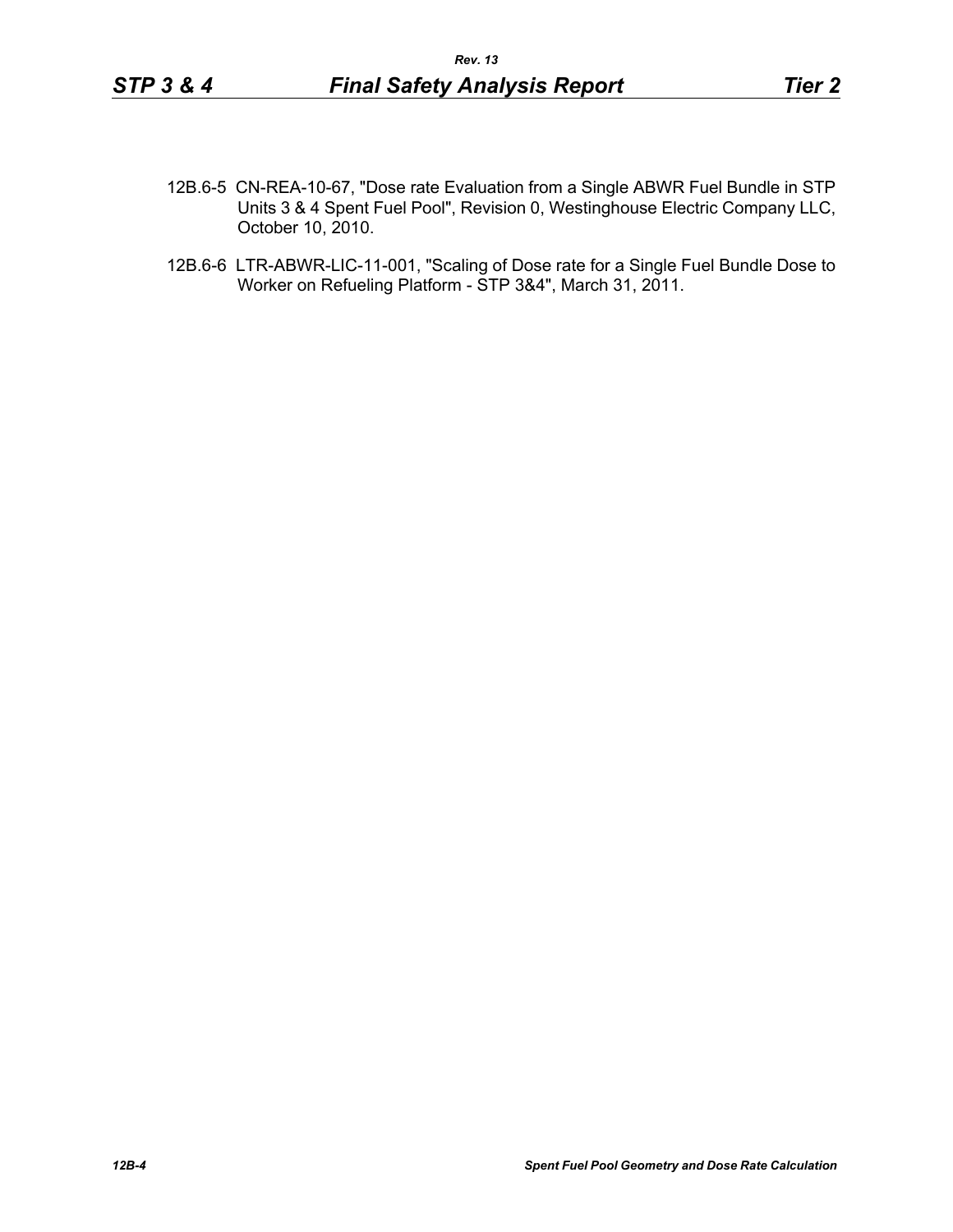|                           | <b>Gamma Source (MeV/s-MW)</b> |             |  |
|---------------------------|--------------------------------|-------------|--|
| <b>Energy Range (MeV)</b> | 1-Day                          | 30-Day      |  |
| $0.02 - 0.035$            | $1.4E + 14$                    | $2.7E+13$   |  |
| $0.035 - 0.05$            | $1.3E + 14$                    | $3.2E + 13$ |  |
| $0.05 - 0.075$            | $1.1E + 14$                    | $2.6E + 13$ |  |
| $0.075 - 0.125$           | $1.6E + 15$                    | $5.5E+13$   |  |
| $0.125 - 0.175$           | $4.5E + 14$                    | $1.2E + 14$ |  |
| $0.175 - 0.25$            | $1.0E + 15$                    | $3.6E + 13$ |  |
| $0.25 - 0.40$             | $1.9E + 15$                    | $1.4E + 14$ |  |
| $0.40 - 0.90$             | $1.1E + 16$                    | $3.9E + 15$ |  |
| $0.90 - 1.35$             | $1.5E + 15$                    | $2.1E+14$   |  |
| $1.35 - 1.80$             | $3.4E + 15$                    | $6.9E + 14$ |  |
| $1.80 - 2.20$             | $2.5E+14$                      | $5.3E+13$   |  |
| $2.20 - 2.60$             | $2.5E + 14$                    | $5.1E + 13$ |  |
| $2.60 - 3.00$             | $4.9E + 12$                    | $1.1E+12$   |  |
| $3.00 - 3.50$             | $1.9E + 12$                    | $4.5E + 11$ |  |
| $3.50 - 4.00$             | $1.3E + 10$                    | $3.3E + 07$ |  |
| $4.00 - 4.50$             | $2.1E + 09$                    | $2.5E + 06$ |  |
| $4.50 - 5.00$             | $1.8E + 10$                    | $1.6E + 06$ |  |
| $5.00 - 10.00$            | $1.3E + 08$                    | $2.8E + 06$ |  |
| Total                     | $2.2E + 16$                    | $5.4E + 15$ |  |

### **Table 12B-1 Gamma Source\* of an Equilibrium Core vs. Time Post-Shutdown**

\* Based on rated power 3926 MWt and approximately 704 effectivefull-power-days (EFPD) of operation each cycle. 10% safety margin added to ORIGEN-S results.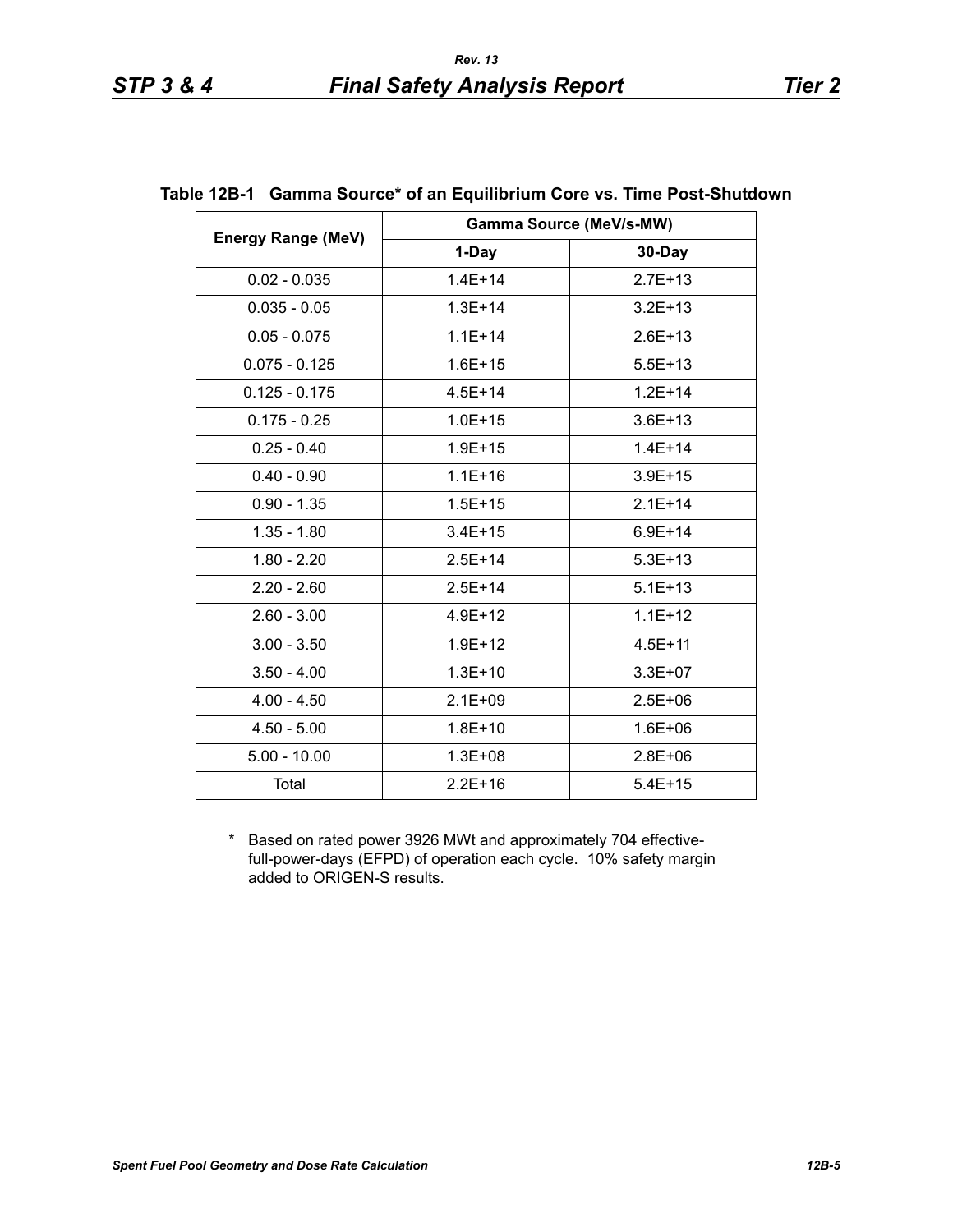| <b>Energy</b><br>Group | <b>Energy Range (MeV)</b>                                                                               | 1-Day       | 1-Year      | 2-Year      |  |
|------------------------|---------------------------------------------------------------------------------------------------------|-------------|-------------|-------------|--|
| 1                      | $0.02 - 0.035$                                                                                          | $5.5E+17$   | $3.9E + 16$ | $2.5E + 16$ |  |
| $\overline{2}$         | $0.035 - 0.05$                                                                                          | $5.5E+17$   | $4.1E + 16$ | $2.3E+16$   |  |
| 3                      | $0.05 - 0.075$                                                                                          | $4.5E + 17$ | $4.1E + 16$ | $2.4E + 16$ |  |
| 4                      | $0.075 - 0.125$                                                                                         | $6.2E + 18$ | $8.5E + 16$ | $5.1E + 16$ |  |
| $5\overline{)}$        | $0.125 - 0.175$                                                                                         | $1.8E + 18$ | $8.3E + 16$ | $4.1E + 16$ |  |
| 6                      | $0.175 - 0.25$                                                                                          | $3.9E + 18$ | $5.6E + 16$ | $3.2E + 16$ |  |
| $\overline{7}$         | $0.25 - 0.40$                                                                                           | $7.4E + 18$ | $1.2E + 17$ | $6.8E + 16$ |  |
| 8                      | $0.40 - 0.90$                                                                                           | $4.5E + 19$ | $3.6E + 18$ | $2.5E+18$   |  |
| 9                      | $0.90 - 1.35$                                                                                           | $6.0E + 18$ | $2.1E+17$   | $1.5E + 17$ |  |
| 10 <sup>°</sup>        | $1.35 - 1.80$                                                                                           | $1.3E + 19$ | $8.3E + 16$ | $5.1E + 16$ |  |
| 11                     | $1.80 - 2.20$                                                                                           | $9.9E + 17$ | $4.7E + 16$ | $2.0E + 16$ |  |
| 12                     | $2.20 - 2.60$                                                                                           | $9.7E + 17$ | $4.1E + 15$ | $2.0E + 15$ |  |
| 13                     | $2.60 - 3.00$                                                                                           | $1.9E + 16$ | $7.3E + 14$ | $3.6E + 14$ |  |
| 14                     | $3.00 - 3.50$                                                                                           | $7.6E + 15$ | $1.0E + 14$ | $5.1E + 13$ |  |
| 15                     | $3.50 - 4.00$                                                                                           | $5.2E + 13$ | $1.1E + 11$ | $7.0E + 10$ |  |
| 16                     | $4.00 - 4.50$                                                                                           | $8.4E + 12$ | $2.4E+10$   | $2.3E+10$   |  |
| 17                     | $4.50 - 5.00$                                                                                           | $6.9E + 13$ | $1.6E + 10$ | $1.5E + 10$ |  |
| 18                     | $5.00 - 10.00$                                                                                          | $5.4E + 11$ | $2.7E+10$   | $2.5E+10$   |  |
| Total                  |                                                                                                         | 8.8E+19     | $4.4E + 18$ | $3.0E + 18$ |  |
|                        | Note: The data represents one full core offload plus existing pool batches. 10% safety margin is added. |             |             |             |  |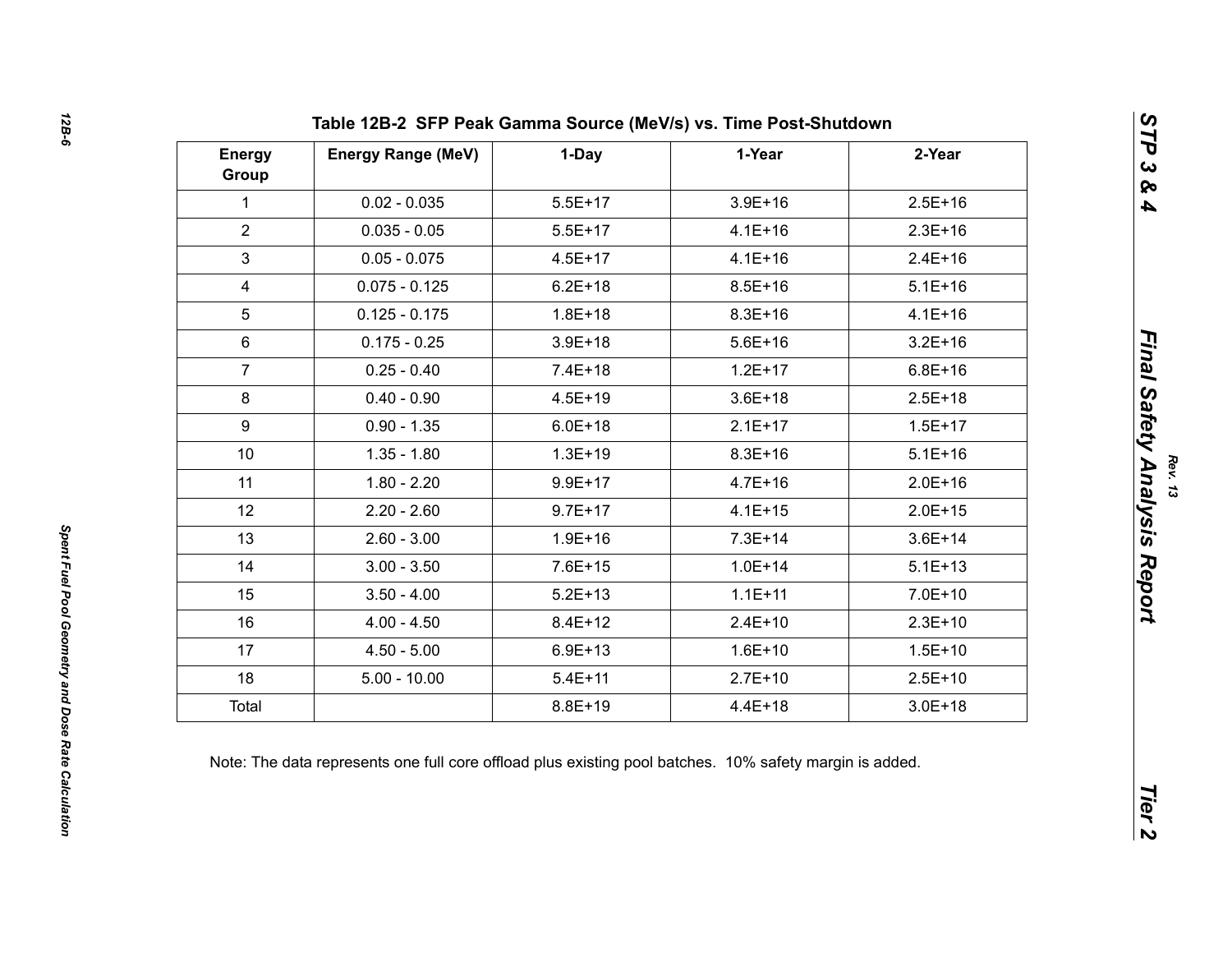| <b>Table 12B-3 SFP Peak Neutron Source</b> |  |
|--------------------------------------------|--|
|--------------------------------------------|--|

| <b>Energy Group</b> | <b>Neutron Energy (KeV)</b> | (n/s) 1-Day Post-Shutdown |
|---------------------|-----------------------------|---------------------------|
| $\mathbf{1}$        | 1.0E-08 - 1.0E-05           | 1.0E-02                   |
| $\overline{2}$      | 1.0E-05 - 3.0E-05           | 8.0E-03                   |
| 3                   | $3.0E-05 - 5.0E-05$         | 1.4E-00                   |
| 4                   | 5.0E-05 - 1.0E-04           | 1.2E-00                   |
| 5                   | 1.0E-04 - 2.25E-04          | $9.5E + 00$               |
| 6                   | 2.25E-04 - 3.25E-04         | $8.7E + 00$               |
| $\overline{7}$      | 3.25E-04 - 4.0E-04          | 7.9E+00                   |
| 8                   | 4.0E-04 - 8.0E-04           | $5.1E + 01$               |
| 9                   | 8.0E-04 - 1.0E-03           | $2.7E + 01$               |
| 10                  | 1.0E-03 - 1.13E-03          | $2.6E + 01$               |
| 11                  | 1.13E-03 - 1.3E-03          | $3.1E + 01$               |
| 12                  | 1.3E-03 - 1.77E-03          | $9.7E + 01$               |
| 13                  | 1.77E-03 - 3.05E-03         | $3.3E + 02$               |
| 14                  | 3.05E-03 - 0.01             | 2.9E+03                   |
| 15                  | $0.01 - 0.03$               | $1.5E + 04$               |
| 16                  | $0.03 - 0.1$                | $9.3E + 04$               |
| 17                  | $0.1 - 0.55$                | $1.3E + 06$               |
| 18                  | $0.55 - 3.0$                | $1.7E + 07$               |
| 19                  | $3.0 - 17.0$                | $2.3E + 08$               |
| 20                  | $17.0 - 100.0$              | $3.2E + 09$               |
| 21                  | $100 - 400$                 | $2.1E+10$                 |
| 22                  | $400 - 900$                 | $4.7E + 10$               |
| 23                  | $900 - 1400$                | $4.7E + 10$               |
| 24                  | 1400 - 1850                 | $3.8E + 10$               |
| 25                  | 1850 - 3000                 | $7.2E + 10$               |
| 26                  | 3000 - 6430                 | $6.5E + 10$               |
| 27                  | 6430 - 2.0E+04              | 5.9E+09                   |

Note: The data represents one full core offload plus existing pool batches. 10% safety margin is added.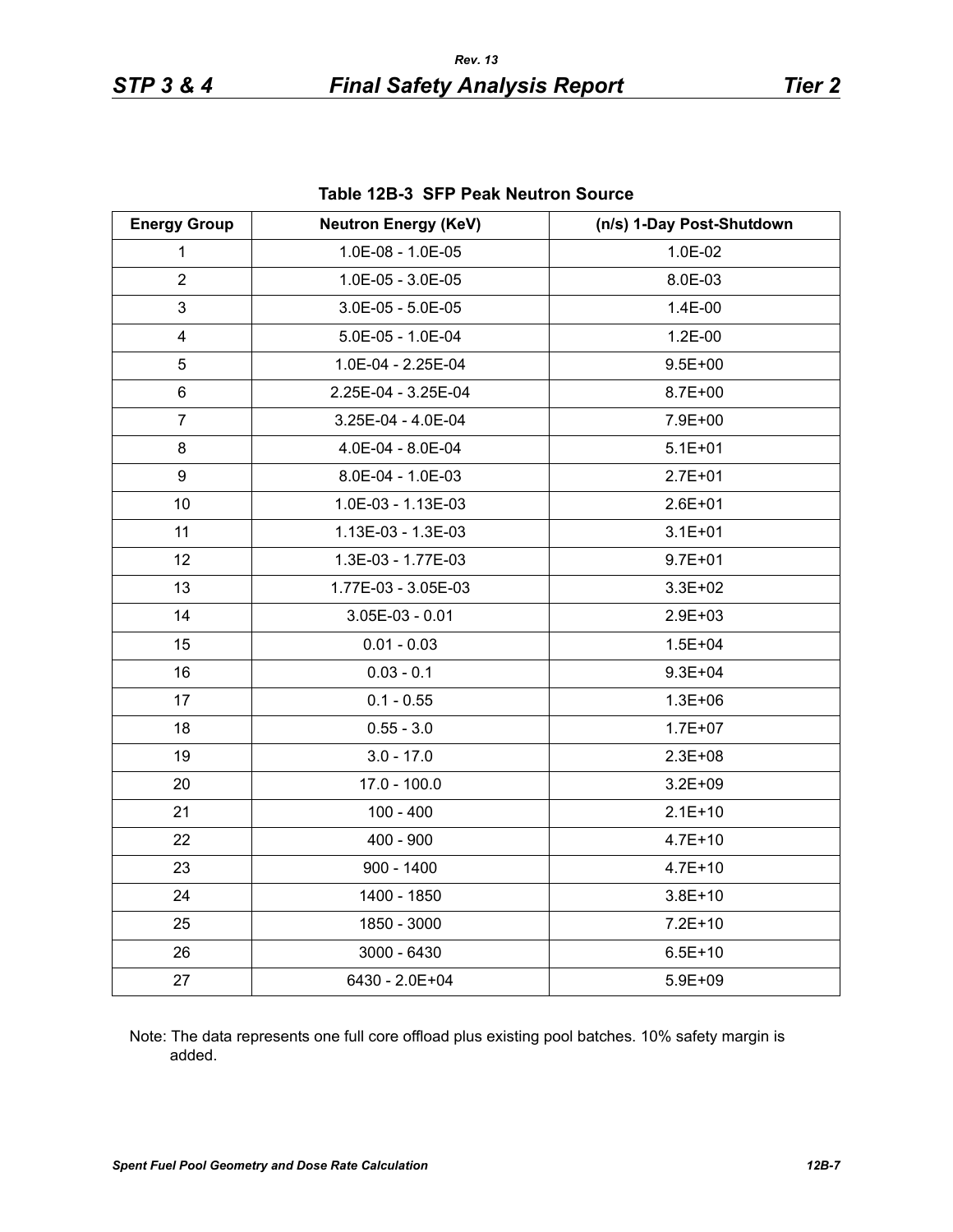| <b>Isotopes</b>         | <b>Curies</b> | <b>Isotopes</b> | <b>Curies</b> |
|-------------------------|---------------|-----------------|---------------|
| $1 - 131$               | $1.07E + 08$  | $Sr-92$         | $3.25E + 05$  |
| $1 - 132$               | $1.36E + 08$  | $Y-91$          | $1.46E + 08$  |
| $1 - 133$               | $1.09E + 08$  | $Y-91M$         | $1.56E+07$    |
| $1 - 134$               | $6.20E + 00$  | $Y-92$          | $4.81E + 06$  |
| $1 - 135$               | 1.79E+07      | $Y-93$          | $3.35E + 07$  |
| <b>Total I</b>          | $3.71E + 08$  | $Zr-93$         | $3.78E + 02$  |
|                         |               | $Zr-95$         | $2.02E + 08$  |
| $Na-24$                 | $3.19E + 03$  | <b>Nb-95M</b>   | $2.24E + 06$  |
| $P-32$                  | $3.16E + 04$  | $Nb-95$         | 1.99E+08      |
| $Cr-51$                 | $1.76E+07$    | Mo-99           | $1.67E + 08$  |
| $Mn-54$                 | 7.62E+05      | <b>Tc-99M</b>   | $1.60E + 08$  |
| Mn-56                   | $6.13E + 04$  | $Tc-99$         | $2.61E + 03$  |
| Fe-55                   | $6.38E + 06$  | Ru-103          | $1.75E + 08$  |
| Fe-59                   | 3.88E+05      | <b>Rh-103M</b>  | $1.75E + 08$  |
| $Co-58$                 | $9.22E + 05$  | <b>Ru-106</b>   | $6.63E+07$    |
| $Co-60$                 | $1.54E + 05$  | Rh-106          | $6.63E + 07$  |
| $Ni-63$                 | $1.71E + 05$  | Ag-110M         | $3.50E + 05$  |
| $Cu-64$                 | $1.59E + 04$  | Ag-110          | $4.77E + 03$  |
| $Zn-65$                 | 3.70E+01      | Te-129M         | $5.68E + 06$  |
| $Sr-89$                 | $1.11E + 08$  | $T_{e-129}$     | $5.21E + 06$  |
| $Sr-90$                 | $1.51E+07$    | Te-131M         | $1.44E+07$    |
| $Y-90$                  | $1.55E+07$    | Te-131          | $2.89E + 06$  |
| $Sr-91$                 | $2.46E+07$    | $T_{e-132}$     | $1.32E + 08$  |
| <b>Total</b>            | $1.93E + 08$  | <b>Ba-137M</b>  | $1.89E+07$    |
|                         |               | <b>Ba-140</b>   | $1.93E + 08$  |
| $Kr-83m$                | $6.41E + 04$  | $La-140$        | $2.06E + 08$  |
| $Kr-85m$                | $7.52E + 05$  | $Ce-141$        | $1.90E + 08$  |
| $Kr-85$                 | 1.89E+06      | Ce-144          | $1.61E + 08$  |
| $Kr-87$                 | $1.27E+02$    | Pr-144M         | $2.25E + 06$  |
| $Kr-88$                 | $2.30E + 05$  | Pr-144          | $1.61E + 08$  |
| <b>Total Kr</b>         | 2.94E+06      | W-187           | $1.91E + 05$  |
|                         |               | Np-239          | 1.65E+09      |
| Xe-131m                 | $1.25E + 06$  | Pu-239          | $5.03E + 04$  |
| Xe-133m                 | $6.63E + 06$  | <b>Total</b>    | 4.16E+09      |
| Xe-133                  | 2.28E+08      |                 |               |
| Xe-135m                 | $2.92E + 06$  | Cs-134          | $2.65E+07$    |
| Xe-135                  | $5.84E+07$    | $Cs-135$        | 8.82E+01      |
| <b>Total Xe</b>         | 2.98E+08      | Cs-136          | $5.21E + 06$  |
| <b>Noble Gas Totals</b> | $3.00E + 08$  | $Cs-137$        | $2.01E+07$    |
|                         |               | <b>Total Cs</b> | $5.18E+07$    |

# **Table 12B-4 Peak Source Radioisotopes in the Spent Fuel Assemblies**

Note: The data represent one full core offload plus existing pool batches. 10% safety margin is added.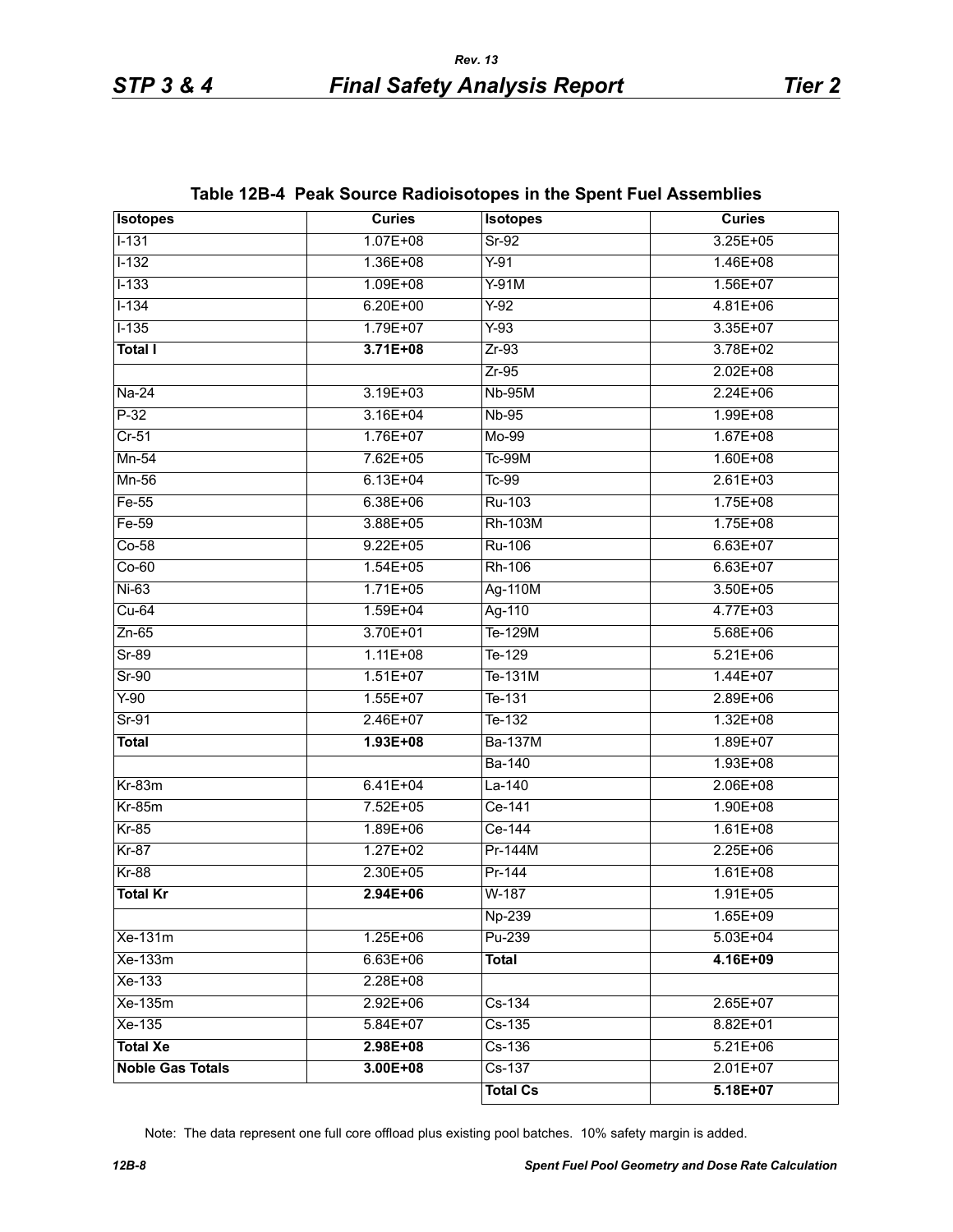| <b>Energy Group</b>       | <b>Energy Range (MeV)</b> | <b>Enriched Fuel</b><br><b>Region</b> | <b>Top Node</b> | Handle      |
|---------------------------|---------------------------|---------------------------------------|-----------------|-------------|
| $\mathbf{1}$              | $0.02 - 0.035$            | $2.5E + 16$                           | $1.9E + 14$     | $6.0E + 13$ |
| $\overline{2}$            | $0.035 - 0.05$            | $1.5E + 16$                           | $1.1E + 14$     | $7.4E+12$   |
| 3                         | $0.05 - 0.075$            | $8.4E + 15$                           | $7.0E + 13$     | $8.7E + 12$ |
| $\overline{\mathbf{4}}$   | $0.075 - 0.125$           | 7.0E+16                               | $1.1E + 15$     | $7.4E+12$   |
| 5                         | $0.125 - 0.175$           | $1.6E + 16$                           | $1.1E + 14$     | $2.2E+13$   |
| 6                         | $0.175 - 0.25$            | $2.2E + 16$                           | $2.7E + 14$     | $3.4E + 12$ |
| $\overline{7}$            | $0.25 - 0.40$             | $2.8E + 16$                           | $3.2E + 14$     | $3.5E + 13$ |
| 8                         | $0.40 - 0.90$             | $8.7E + 16$                           | $6.4E + 14$     | $4.8E + 14$ |
| 9                         | $0.90 - 1.35$             | $6.0E + 15$                           | $4.2E + 13$     | $1.6E + 13$ |
| 10                        | $1.35 - 1.80$             | $1.1E + 16$                           | $8.0E + 13$     | $1.6E + 12$ |
| 11                        | $1.80 - 2.20$             | $4.9E + 14$                           | $3.4E + 12$     | $4.2E + 11$ |
| 12                        | $2.20 - 2.60$             | $5.4E + 14$                           | $3.7E + 12$     | $1.2E + 10$ |
| 13                        | $2.60 - 3.00$             | 8.9E+12                               | $6.6E + 10$     | $5.5E+10$   |
| 14                        | $3.00 - 3.50$             | $3.2E + 12$                           | $2.2E+10$       | $1.6E + 09$ |
| 15                        | $3.50 - 4.00$             | $2.1E+10$                             | $1.3E + 08$     | $2.5E + 07$ |
| 16                        | $4.00 - 4.50$             | $3.1E + 09$                           | $1.7E + 07$     | $1.7E + 04$ |
| 17                        | $4.50 - 5.00$             | $2.3E+10$                             | $1.3E + 08$     | $1.3E + 05$ |
| 18                        | $5.00 - 10.00$            | $1.1E + 08$                           | $6.0E + 05$     | $6.0E + 02$ |
| Total                     |                           | 2.9E+17                               | $2.9E + 15$     | $6.4E + 14$ |
| Source Height<br>$(cm)^*$ |                           | 366                                   | 15              | 15          |

|  | Table 12B-5 Single Bundle Source for Dose Assessment (Photons/s) |  |
|--|------------------------------------------------------------------|--|
|--|------------------------------------------------------------------|--|

\* Bundle cross-section is 15.24 cm x 15.24 cm (6 in x 6 in).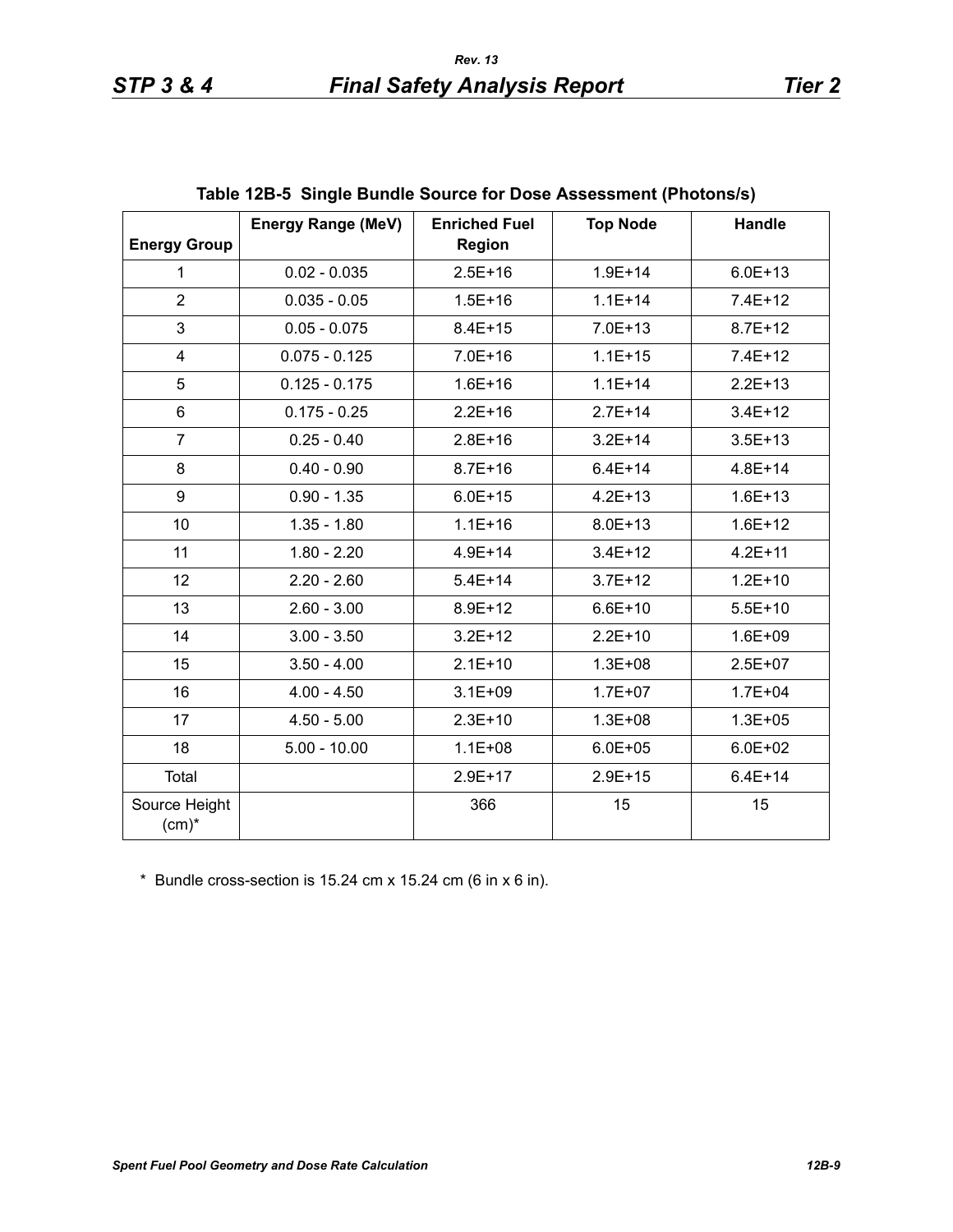|  |  | Table 12B-6 Single Bundle Gamma Source (MeV/s) Comparison |  |  |
|--|--|-----------------------------------------------------------|--|--|
|--|--|-----------------------------------------------------------|--|--|

| <b>Decay</b> | <b>Once Burned</b> | <b>Thrice Burned</b> |
|--------------|--------------------|----------------------|
| 1 Day        | $1.1E + 17$        | $5.8E+16$            |
| 30 Days      | $2.6E+16$          | $1.5E + 16$          |
| 1 Year       | $2.1E+15$          | $3.6E+15$            |
| 2 Years      | $1.0E + 15$        | $2.4E+15$            |
| 3 Years      | $7.0E + 14$        | $1.8E + 15$          |

### **Table 12B-7 SFP Water Radionuclides**

| <b>Nuclide</b> | Bq/cm <sup>3</sup> | <b>Nuclide</b> | Bq/cm <sup>3</sup> |
|----------------|--------------------|----------------|--------------------|
| $Cr-51$        | $9.4E-02$          | Nb-95          | 8.1E-03            |
| Mn-54          | 9.7E-02            | $Cs-134$       | 1.4E-02            |
| Mn-56          | $3.6E-02$          | $Cs-137$       | 7.7E-03            |
| $Co-58$        | $5.1E-01$          | Sb-124         | $5.1E - 01$        |
| $Co-60$        | $1.3E + 00$        | Sb-125         | $3.4E-02$          |
| Cu-64          | 1.0E-01            |                |                    |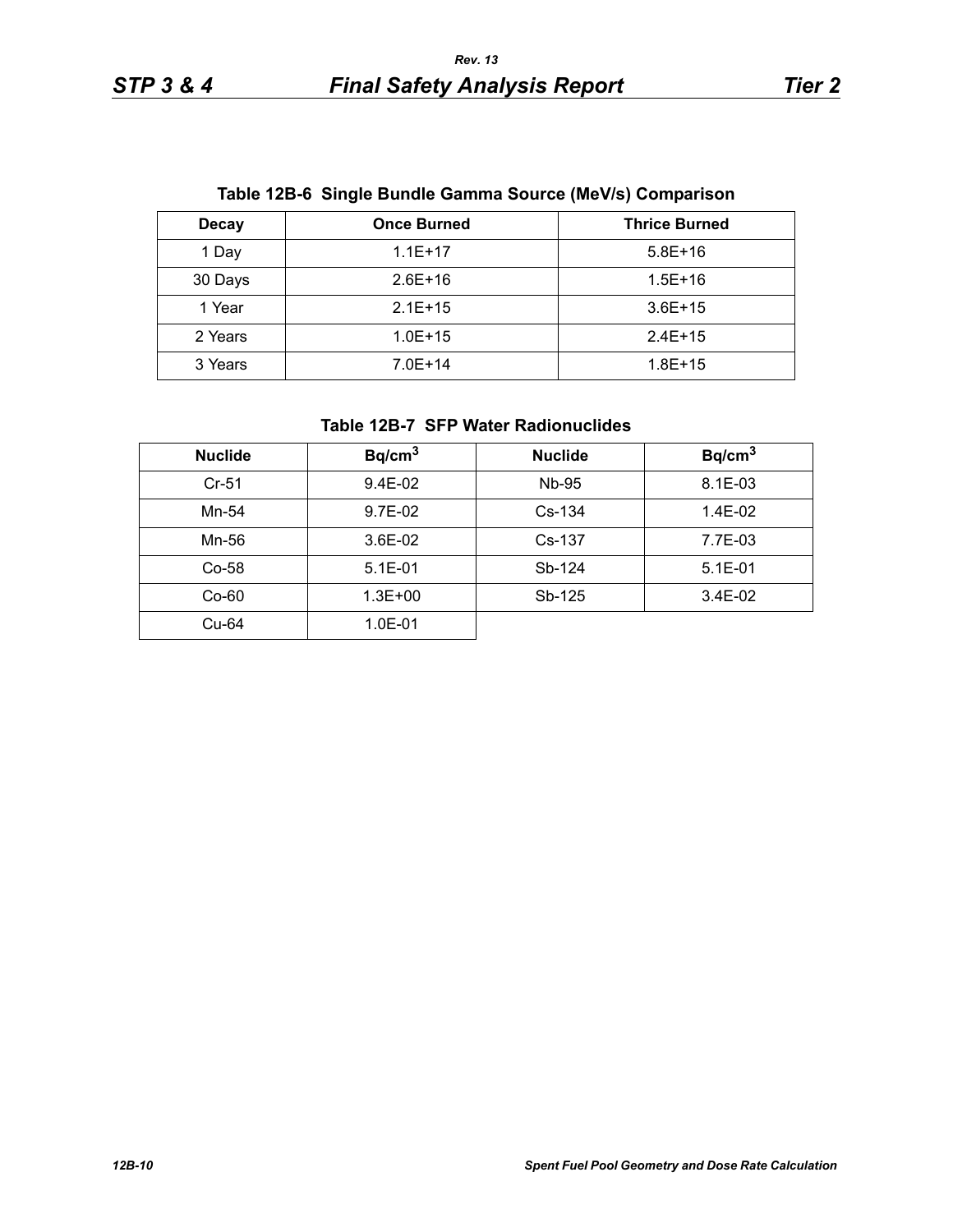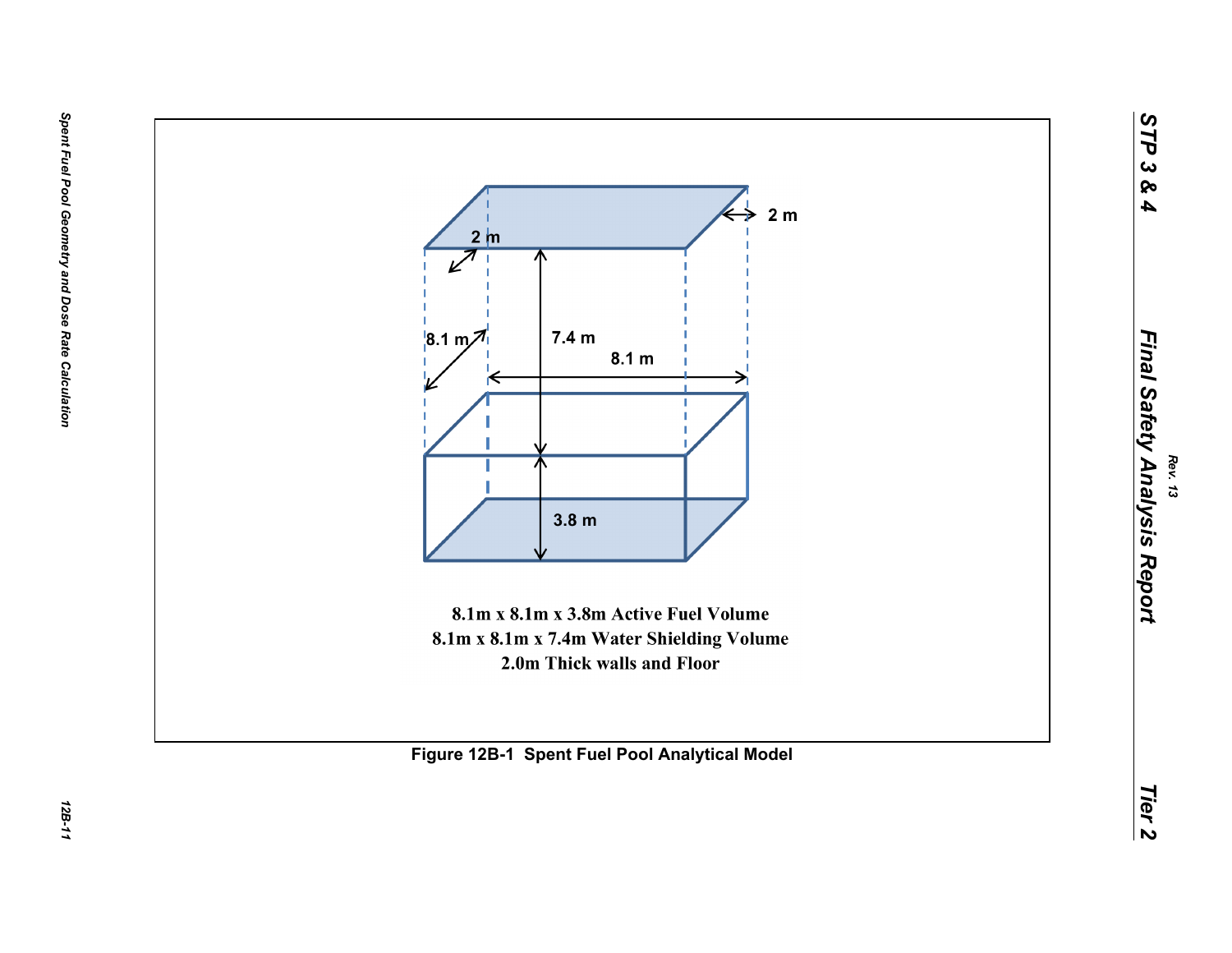